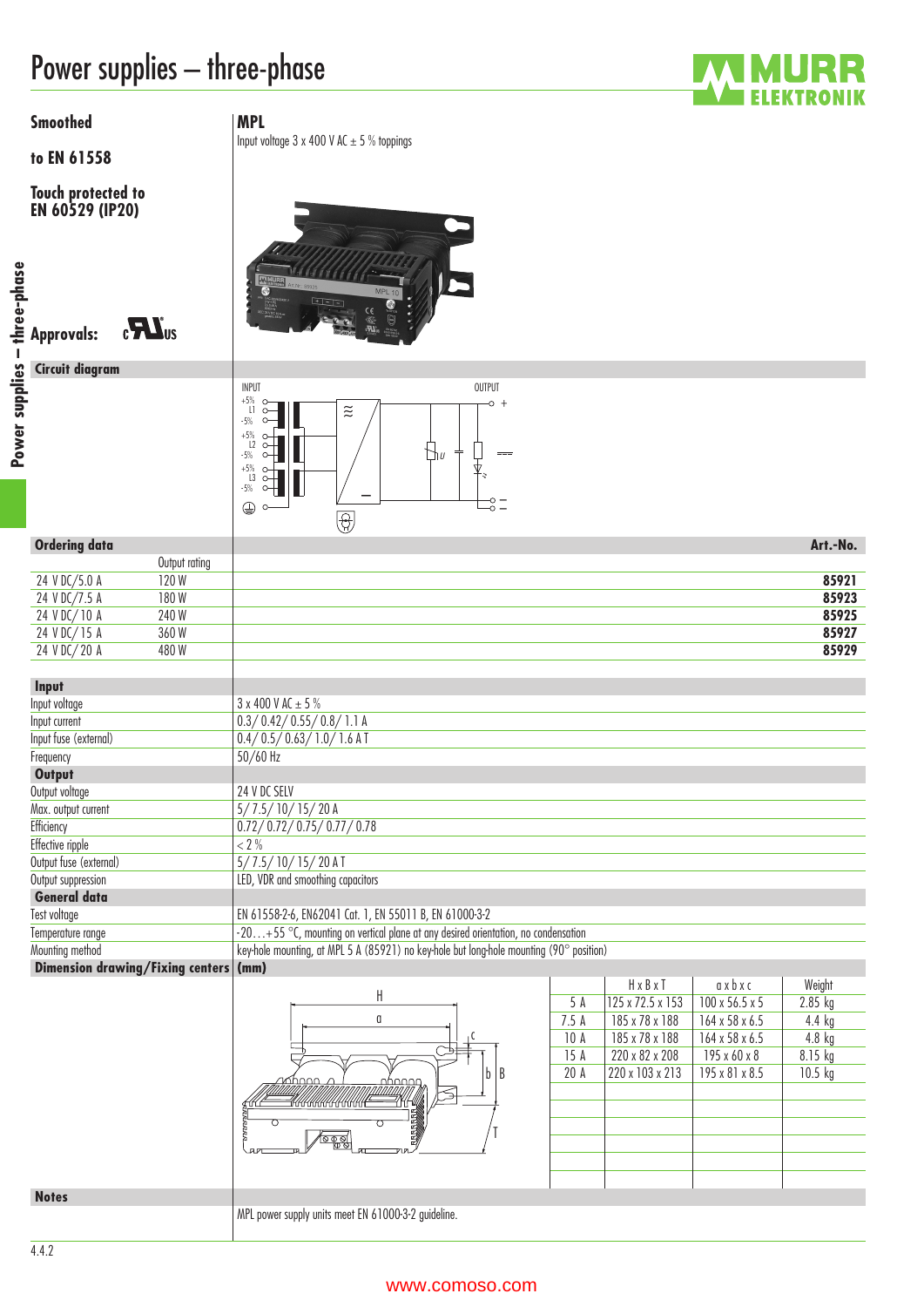$\mathbf{L}$ <sub>us</sub>

**MPL**

#### **Smoothed**

**to EN 61558**

**Touch protected to EN 60529 (IP20)**





**Circuit diagram**

**Approvals:**



|                                       |               |                                                                                     | ◡ |  |                   |       |               |
|---------------------------------------|---------------|-------------------------------------------------------------------------------------|---|--|-------------------|-------|---------------|
| <b>Ordering data</b>                  |               |                                                                                     |   |  |                   |       | Art.-No.      |
|                                       | Output rating |                                                                                     |   |  |                   |       |               |
| 24 V DC/25 A                          | 600 W         |                                                                                     |   |  |                   |       | 85931         |
| 24 V DC/30 A                          | 720 W         |                                                                                     |   |  |                   |       | 85933         |
| 24 V DC/40 A                          | 960 W         |                                                                                     |   |  |                   |       | 85935         |
| 24 V DC/50 A                          | 1200W         |                                                                                     |   |  |                   |       | 85937         |
| 24 V DC/60 A                          | 1440W         |                                                                                     |   |  |                   |       | 85939         |
|                                       |               |                                                                                     |   |  |                   |       |               |
| Input                                 |               |                                                                                     |   |  |                   |       |               |
| Input voltage                         |               | $3 \times 400$ V AC $\pm$ 5 %                                                       |   |  |                   |       |               |
| Input current                         |               | $1.35/1.6/2.0/2.5/3.1$ A                                                            |   |  |                   |       |               |
| Input fuse (external)                 |               | 1.6 / 2.0 / 3.15 / 4.0 / 4.0 A T                                                    |   |  |                   |       |               |
| Frequency                             |               | $50/60$ Hz                                                                          |   |  |                   |       |               |
| Output                                |               |                                                                                     |   |  |                   |       |               |
| Output voltage                        |               | 24 V DC SELV                                                                        |   |  |                   |       |               |
| Max. output current                   |               | 25/30/40/50/60A                                                                     |   |  |                   |       |               |
| Efficiency                            |               | 0.78 / 0.76 / 0.77 / 0.79 / 0.78                                                    |   |  |                   |       |               |
| Effective ripple                      |               | $< 2 %$ eff                                                                         |   |  |                   |       |               |
| Output fuse (external)                |               | 25/30/40/50/60AT                                                                    |   |  |                   |       |               |
| Output suppression                    |               | LED, VDR and smoothing capacitors                                                   |   |  |                   |       |               |
| <b>General data</b>                   |               |                                                                                     |   |  |                   |       |               |
| Test voltage                          |               | EN 61558-2-6, EN 62041 Cat. 1, EN 55011 B, EN 61000-3-2                             |   |  |                   |       |               |
| Temperature range                     |               | $-20+55$ °C, mounting on vertical plane at any desired orientation, no condensation |   |  |                   |       |               |
| Mounting method                       |               | key-hole mounting                                                                   |   |  |                   |       |               |
| Dimension drawing/Fixing centers (mm) |               |                                                                                     |   |  |                   |       |               |
|                                       |               |                                                                                     |   |  | $H \vee R \vee T$ | avhve | <b>Weinht</b> |



|      | HxBxT           | $a \times b \times c$ | Weight    |
|------|-----------------|-----------------------|-----------|
| 25 A | 220 x 103 x 213 | 195 x 81 x 8.5        | $11$ kg   |
| 30 A | 240 x 107 x 250 | 215 x 87 x 8.5        | 13.5 kg   |
| 40 A | 280 x 124 x 313 | 256.5 x 98 x 11       | $17.8$ kg |
| 50 A | 280 x 134 x 313 | 256.5 x 108 x 11      | 20.9 kg   |
| 60 A | 280 x 154 x 313 | 256.5 x 128 x 11      | $26.1$ kg |
|      |                 |                       |           |
|      |                 |                       |           |
|      |                 |                       |           |
|      |                 |                       |           |
|      |                 |                       |           |
|      |                 |                       |           |

**Notes**

MPL power supply units meet EN 61000-3-2 guideline. Not required for Art.-No. 85937 and 85939.

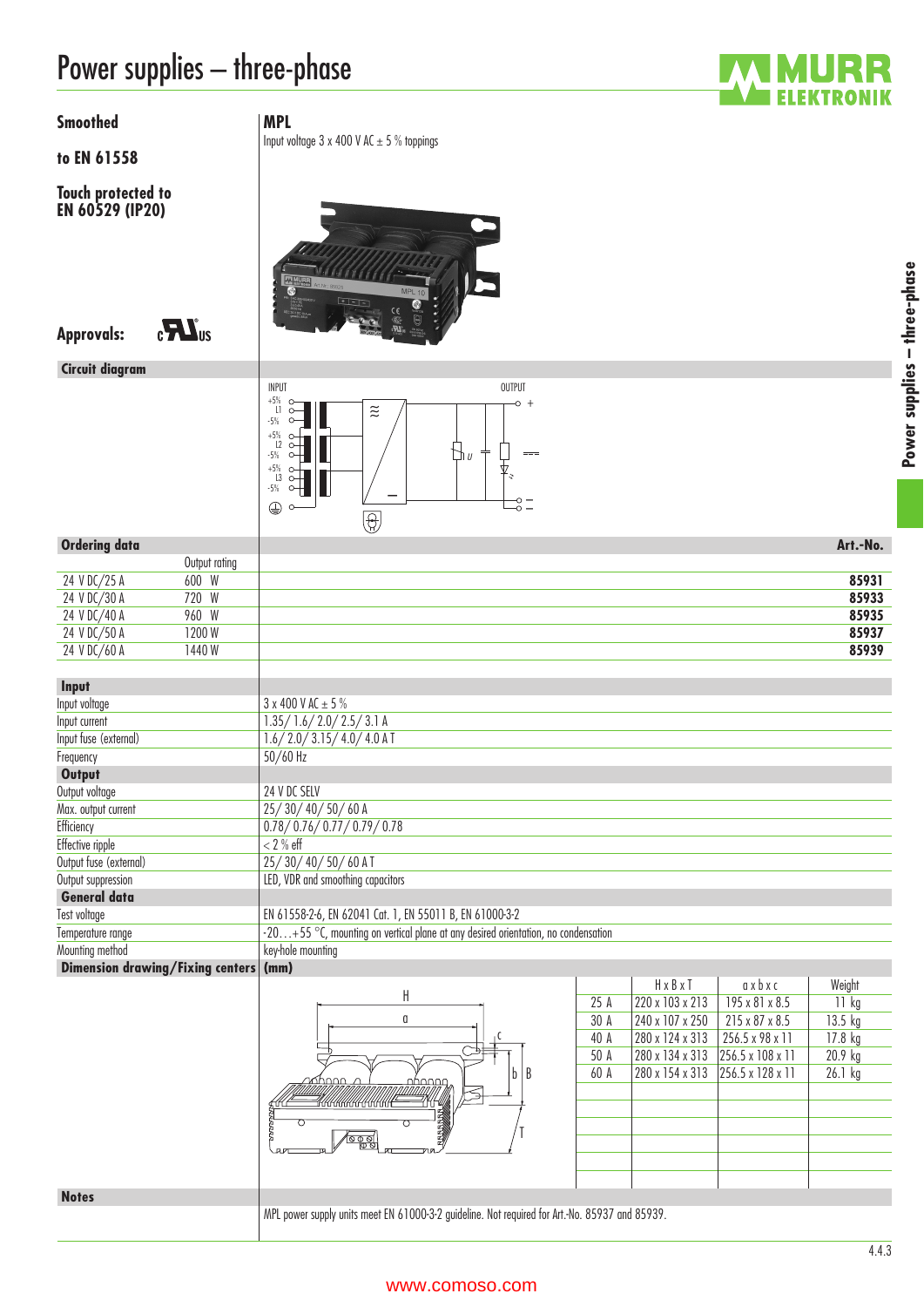

<span id="page-2-0"></span>**Smoothed**

**to EN 61558**

**Touch protected to EN 60529 (IP20)**

# **DOM**  $\sum_{s}$

Input voltage 3 x 208…520 V AC

**MPL**





|                                         | $\Leftrightarrow$ $\circ$ $\longrightarrow$<br>◡                                  |                                                                   |  |  |  |  |  |  |  |  |
|-----------------------------------------|-----------------------------------------------------------------------------------|-------------------------------------------------------------------|--|--|--|--|--|--|--|--|
| <b>Ordering data</b>                    | Art.-No.                                                                          | Art.-No.                                                          |  |  |  |  |  |  |  |  |
| Output rating                           |                                                                                   |                                                                   |  |  |  |  |  |  |  |  |
| 240W<br>24 VDC/10 A                     | 85953                                                                             |                                                                   |  |  |  |  |  |  |  |  |
| 24 V DC/ 15 A<br>360W                   |                                                                                   | 85954                                                             |  |  |  |  |  |  |  |  |
|                                         |                                                                                   |                                                                   |  |  |  |  |  |  |  |  |
|                                         |                                                                                   |                                                                   |  |  |  |  |  |  |  |  |
|                                         |                                                                                   |                                                                   |  |  |  |  |  |  |  |  |
|                                         |                                                                                   |                                                                   |  |  |  |  |  |  |  |  |
| Input                                   | 3 x 208520 V AC                                                                   |                                                                   |  |  |  |  |  |  |  |  |
| Input voltage (fuse external)           |                                                                                   |                                                                   |  |  |  |  |  |  |  |  |
| Frequency                               | $50/60$ Hz                                                                        |                                                                   |  |  |  |  |  |  |  |  |
| Output                                  |                                                                                   |                                                                   |  |  |  |  |  |  |  |  |
| Output voltage                          | 24 V DC SELV                                                                      |                                                                   |  |  |  |  |  |  |  |  |
| Max. output current                     | 10A                                                                               | 15A                                                               |  |  |  |  |  |  |  |  |
| Efficiency                              | 0.73                                                                              | 0.75                                                              |  |  |  |  |  |  |  |  |
| <b>Effective ripple</b>                 | $< 2\%$                                                                           |                                                                   |  |  |  |  |  |  |  |  |
| Output fuse (external)                  | 10AT                                                                              | 15AT                                                              |  |  |  |  |  |  |  |  |
| Output suppression                      | LED, VDR and smoothing capacitors                                                 |                                                                   |  |  |  |  |  |  |  |  |
| <b>General data</b>                     |                                                                                   |                                                                   |  |  |  |  |  |  |  |  |
| Test voltage                            | EN 61558-2-6, EN62041 Cat. 1, EN 55011 B, EN 61000-3-2                            |                                                                   |  |  |  |  |  |  |  |  |
| Temperature range                       | -20+55 °C, mounting on vertical plane at any desired orientation, no condensation |                                                                   |  |  |  |  |  |  |  |  |
| Mounting method                         | key-hole mounting                                                                 |                                                                   |  |  |  |  |  |  |  |  |
| Dimension drawing/Fixing centers        | (mm)                                                                              |                                                                   |  |  |  |  |  |  |  |  |
| Connection possibilities and protection | H                                                                                 | HxBxT<br>Weight<br>$a \times b \times c$                          |  |  |  |  |  |  |  |  |
| see page 4.4.5                          |                                                                                   | 185 x 93 x 188<br>$164 \times 74 \times 6.5$<br>10A<br>$6.6$ kg   |  |  |  |  |  |  |  |  |
|                                         | a                                                                                 | 15A<br>$7.5$ kg<br>220 x 82 x 208<br>195 x 60 x 8                 |  |  |  |  |  |  |  |  |
|                                         |                                                                                   | 25A<br>$195 \times 81 \times 8.5$<br>$11.1$ kg<br>220 x 103 x 213 |  |  |  |  |  |  |  |  |
|                                         |                                                                                   | 40 A<br>280 x 124 x 313<br>256.5 x 98 x 11<br>17.9 kg             |  |  |  |  |  |  |  |  |
|                                         | $\mathsf b$<br>B<br>mhnnn<br>ahaaaa                                               | 50A<br>280 x 134 x 313<br>256.5 x 108 x 11<br>20.9 kg             |  |  |  |  |  |  |  |  |
|                                         | ИШШИЦИЦИ                                                                          |                                                                   |  |  |  |  |  |  |  |  |
|                                         |                                                                                   |                                                                   |  |  |  |  |  |  |  |  |
|                                         | ENHAND<br>Anglica<br>Anglica<br><b>RARRAL</b>                                     |                                                                   |  |  |  |  |  |  |  |  |
|                                         | ଵୄୄୄୄୄୄଵ                                                                          |                                                                   |  |  |  |  |  |  |  |  |
|                                         |                                                                                   |                                                                   |  |  |  |  |  |  |  |  |
|                                         |                                                                                   |                                                                   |  |  |  |  |  |  |  |  |
|                                         |                                                                                   |                                                                   |  |  |  |  |  |  |  |  |
|                                         |                                                                                   |                                                                   |  |  |  |  |  |  |  |  |
| <b>Notes</b>                            |                                                                                   |                                                                   |  |  |  |  |  |  |  |  |
|                                         | MPL power supply units meet EN 61000-3-2 guideline.                               |                                                                   |  |  |  |  |  |  |  |  |
|                                         |                                                                                   |                                                                   |  |  |  |  |  |  |  |  |

### www.comoso.com